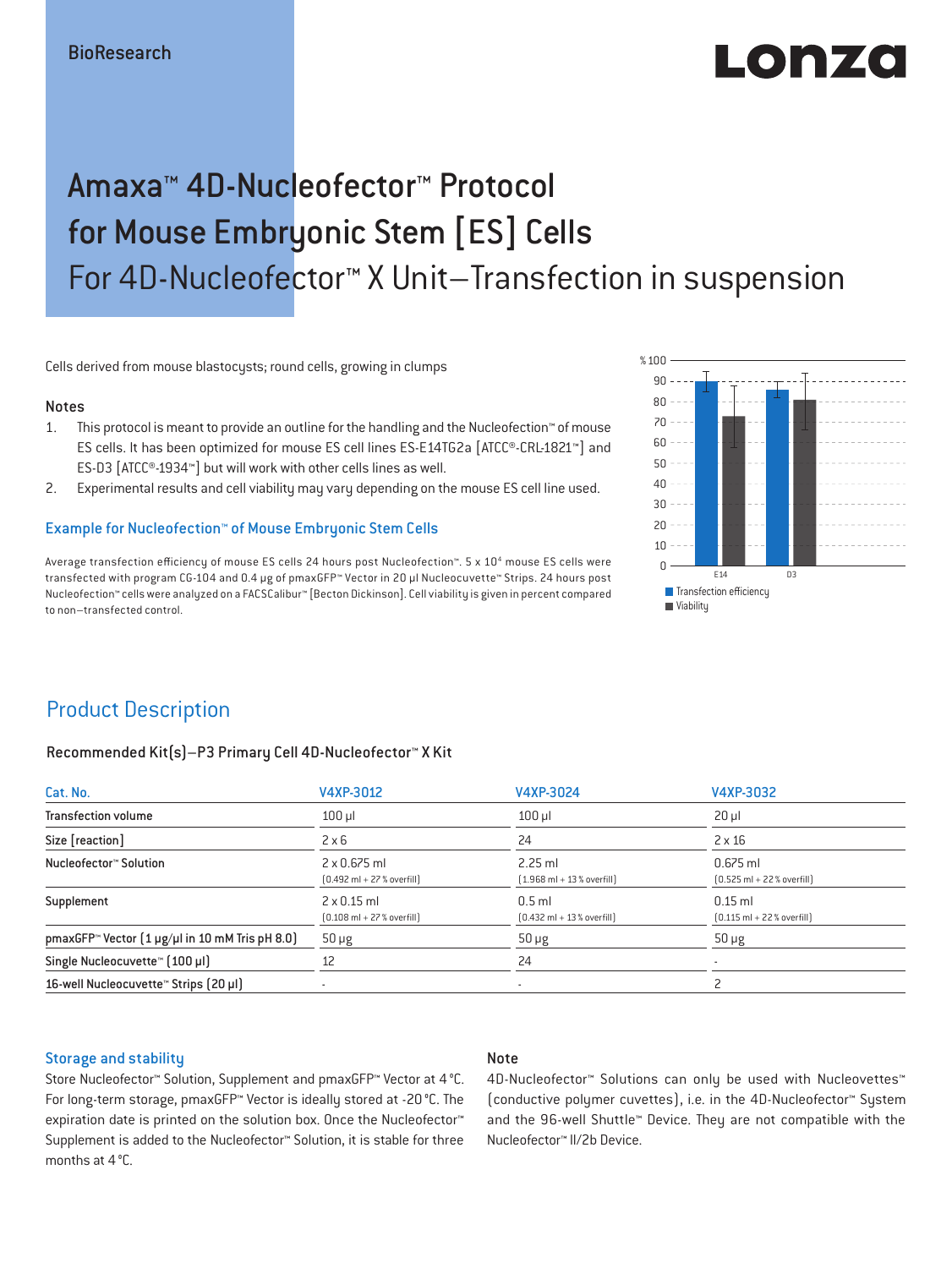## Required Material

#### Note

Please make sure that the entire supplement is added to the Nucleofector<sup>™</sup> Solution. The ratio of Nucleofector™ Solution to supplement is 4.5:1 (see table 1)

- 4D-Nucleofector™ System (4D-Nucleofector™ Core Unit and 4D-Nucleofector™ X Unit)
- Supplemented 4D-Nucleofector™ Solution at room temperature
- Supplied 100 µl single Nucleocuvette™ or 20 µl 16-well Nucleocuvette™ Strips
- Compatible tips for 20 µl Nucleocuvette™ Strips: epT.I.P.S. [US/CDN: Eppendorf North America, Cat. No. 2491.431, Rest of World: Eppendorf AG, Cat. No. 0030073.266], Matrix TallTips® [Matrix Technologies Corp., Cat. No. 7281] or LTS Tips [Rainin Instruments, LLC, Cat. No. SR-L10F, SR/SS-L250S, SR/SS-L300S]. Before using other types of pipette tips, please ensure they reach the bottom of the Nucleocuvette™ Wells without getting stuck
- Supplied pmaxGFP™ Vector, stock solution 1µg/µl

#### Note

For positive control using pmaxGFP™, dilute the stock solution to an appropriate working concentration. Further details are provided in table 3 of this Optimized Protocol. The volume of substrate solution added to each sample should not exceed 10% of the total reaction volume [2 µl for 20 µl reactions; 10 µl for 100 µl reactions).

- Substrate of interest, highly purified, preferably by using endotoxinfree kits; A260: A280 ratio should be at least 1.8
- Cell culture plates of your choice
- For detaching cells: 0.5 mg/ml Trypsin and 0.2 mg/ml EDTA in PBS and supplemented culture media or PBS/0.5% BSA
- Mouse ES culture medium: DMEM [ATCC®; Cat. No. 30-2002] supplemented with 10 % FCS (ES Cell Qualified) [Invitrogen; Cat. No. 16141-079], 1000 U/ml ESGRO LIF [Chemicon; Cat. No. ESG1107], 0.1 mM 2-Mercaptoethanol and 1% Pen/Strep (100 μg/ml streptomycin, 100U/ml penicillin)
- MEF feeder cells: We recommend using irradiated mouse embryonic fibroblasts (MEF) [STO IRR, ATCC® 56-X™] or STO MEF feeder cells [ATCC® CRL-1503™] inactivated by mitomycin-C treatment (see chapter1)
- For MEF inactivation: Mitomycin-C (Sigma); Ca<sup>2+</sup>- and Mg<sup>2+</sup>-free HBSS
- MEF Culture Medium: DMEM [ATCC® 30-2002] + 10 % FCS (ES Cell Qualified) [Invitrogen 16141-079] + 1% P/S (100 μg/ml streptomycin, 100 U/ml penicillin)
- Prewarm appropriate volume of Mouse ES culture medium to 37 °C (see table 2)
- Appropriate number of cells/sample (see table 2)

## 1. Pre Nucleofection™

#### Cell culture

#### Note

Mouse ES cells are cultured on irradiated or inactivated mouse embryonic fibroblast (MEF) feeder cells in gelatine-coated plates.

#### Culture conditions for MEFs before inactivation

- 1.1 Replace medium 2 to 3 times per week
- 1.2 Cells should be passaged 3 times per week with a subcultivation ratio of 1:3 to 1:10

#### Inactivation of MEF feeder cells

- 1.3 Prepare a mitomycin-C stock solution 1 mg/ml stock, filter sterilized it and store sterile solution at 4°C protected from light
- 1.4 Expand a vial of MEFs as described by ATCC<sup>®</sup>
- 1.5 Add 1 mg/ml mitomycin-C stock solution to the medium to a final concentration of 10 μg/ml. Return plates to the incubator for 2 to 3 hours
- 1.6 Rinse plates twice with 10 to 15 ml  $Ca^{2+}$  and  $Mg^{2+}$ -free HBSS
- 1.7 Trypsinize as if passaging
- 1.8 Add an equal volume of MEF culture medium without penicillin/ streptomycin
- 1.9 Count and freeze cells

#### Preparation of gelatin coated plates

- 1.10 Add 0.5 grams gelatin to 500 ml endotoxin-free water (0.1 % solution). Gelatin will not be soluble. Do not use glass bottles that have seen detergent. Glass bottles should be cleaned with NaOH when first obtained, and then dedicated to sterile gelatin solution. Do not allow water or gelatin solution to sit unsterilized for any longer than a couple of hours before autoclaving
- 1.11 Autoclave for 30 minutes. Gelatin will solubilize and remain a liquid. Store at room temperature
- 1.12 At least one hour prior to plating of irradiated MEF, coat plate/flask with gelatin solution by placing at least 100 μL per well of gelatin into a 96-well plate (or 3 ml gelatin solution into a 25 cm<sup>2</sup> flask). Tilt plates/flask in several directions so that liquid covers the entire surface area
- 1.13 Place plates/flasks into a 37°C incubator overnight. Plates/flasks can remain for longer than one day, however they may dry out
- 1.14 Immediately prior to plating of inactivated MEF (inactivated by either radiation or mitomycin-C treatment), aspirate remaining gelatin solution. Either freshly inactivated MEFs or frozen inactivated MEFs can be used
- 1.15 Plate 2 x 10<sup>6</sup> inactivated MEF per 25 cm<sup>2</sup> flask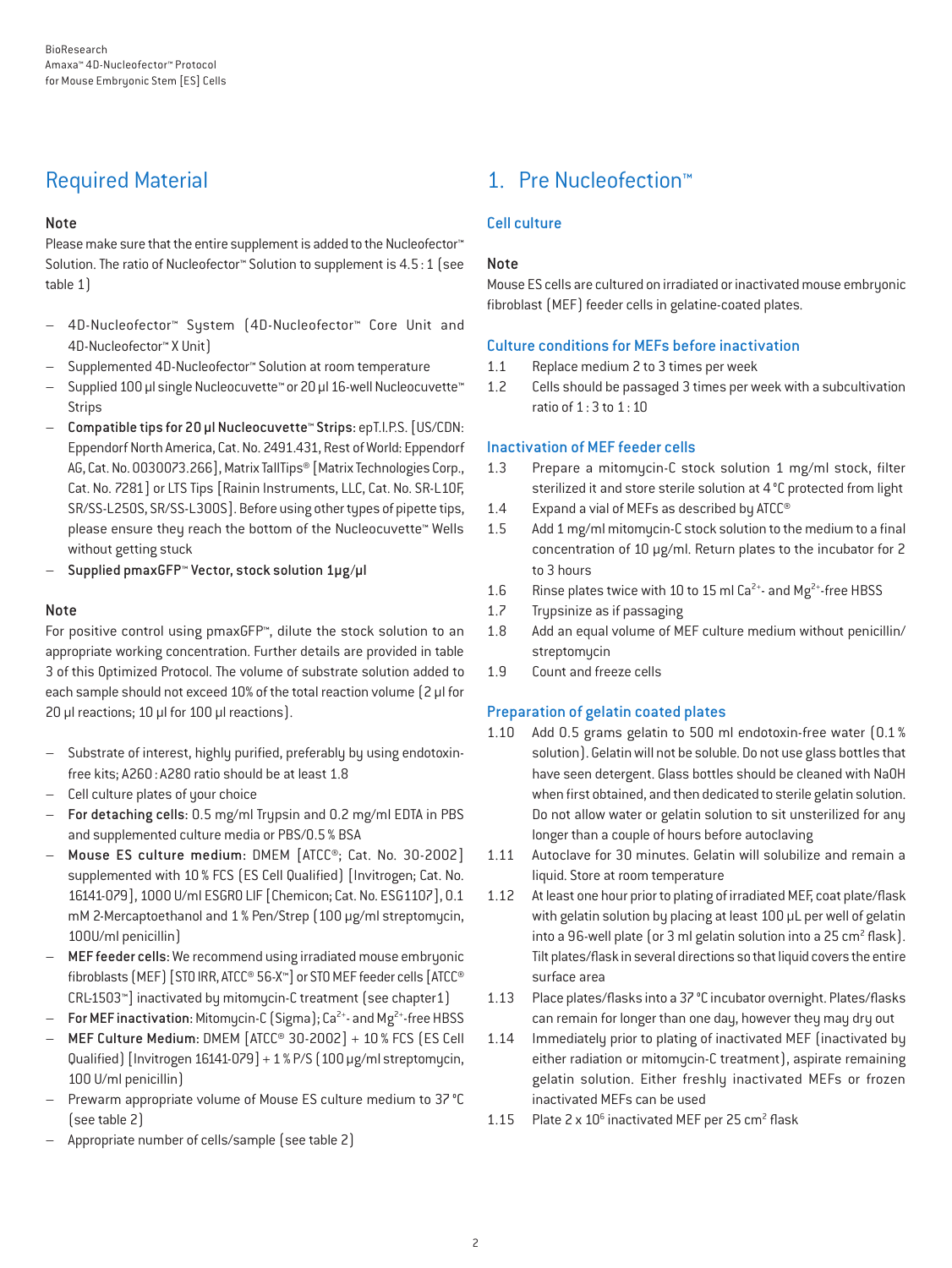#### Cell culture of mouse ES cells

#### Note

The culture conditions may vary depending on the cell line used. Please refer to more detailed protocols cited under Additional Information before starting experiments.

- 1.16 The medium should be replaced every day!
- 1.17 Mouse ES cells should be passaged every second day and seeded on on freshly plated feeder cells. We recommend a subcultivation ratio of  $1:4$  to  $1:10$   $(1 \times 10^6$  mouse ES cells per 25 cm<sup>2</sup> flask)

#### **Trupsinization**

- 1.18 24 hours before passaging the mouse ES cells plate inactivated MEF feeder cells on a gelatine-coated flask  $(2 \times 10^6$  inactivated MEF per 25 cm<sup>2</sup> flask)
- 1.19 Detach the mouse ES cells from the plate by trypsinization
- 1.20 Stop trypsinization by adding 4-fold media
- 1.21 As MEF feeder cells are also detached by this treatment, purge the cell suspension into an untreated flask (cell-culture treated) for 1 hour. MEF feeder cells accompanying the mouse ES cells will attach to the surface of the flask during this time
- 1.22 Collect the supernatant containing the mouse ES cells and plate it into a gelatine coated flask with inactivated feeder cells

## 2. Nucleofection™

For Nucleofection™ Sample contents and recommended Nucleofector™ Program, please refer to Table 3.

- 2.1 Please make sure that the entire supplement is added to the Nucleofector™ Solution
- 2.2 Start 4D-Nucleofector™ System and create or upload experimental parameter file (for details see device manual)
- 2.3 Select/Check for the appropriate Nucleofector™ Program (see table 3)
- 2.4 Prepare cell culture plates by filling appropriate number of wells with desired volume of recommended culture media (see table 4) and pre-incubate/equilibrate plates in a humidified 37°C/5% CO<sub>2</sub> incubator
- 2.5 Pre-warm an aliquot of culture medium to 37 °C (see table 4)
- 2.6 Prepare plasmid DNA or pmaxGFP™ Vector or siRNA (see table 3)
- 2.7 Prepare the required amount of mouse ES cells by trypzination as described in 1.18–1.22)
- 2.8 After incubating the trypsinized cell suspension for 1 hour on uncoated cell culture flasks,centrifuge the required number of cells (see table 3) at 125xg for 10 minutes at room temperature. Remove supernatant completely
- 2.9 Resuspend the cell pellet carefully in room temperature 4D-Nucleofector™ Solution (see table 3)
- 2.10 Prepare mastermixes by dividing cell suspension according to number of substrates
- 2.11 Add required amount of substrates to each aliquot (max. 10 % of final sample volume)
- 2.12 Transfer mastermixes into the Nucleocuvette™ Vessels

#### Note

As leaving cells in Nucleofector™ Solution for extended periods of time may lead to reduced transfection efficiency and viability it is important to work as quickly as possible. Avoid air bubbles while pipetting.

- 2.13 Gently tap the Nucleocuvette™ Vessels to make sure the sample covers the bottom of the cuvette
- 2.14 Place Nucleocuvette™ Vessel with closed lid into the retainer of the 4D-Nucleofector™ X Unit. Check for proper orientation of the Nucleocuvette™ Vessel
- 2.15 Start Nucleofection™ Process by pressing the "Start" on the display of the 4D-Nucleofector™ Core Unit (for details, please refer to the device manual)
- 2.16 After run completion, carefully remove the Nucleocuvette™ Vessel from the retainer
- 2.17 Resuspend cells with pre-warmed medium (for recommended volumes see table 5). Mix cells by gently pipetting up and down two to three times. When working with the 100 µl Nucleocuvette™ use the supplied pipettes and avoid repeated aspiration of the sample
- 2.18 Plate desired amount of cells in culture system of your choice (for recommended volumes see table 5)

## 3. Post Nucleofection™

3.1 Incubate the cells in humidified  $37^{\circ}$ C/5 % CO<sub>2</sub> incubator until analysis. Gene expression or down regulation, respectively, is often detectable after only 8–16 hours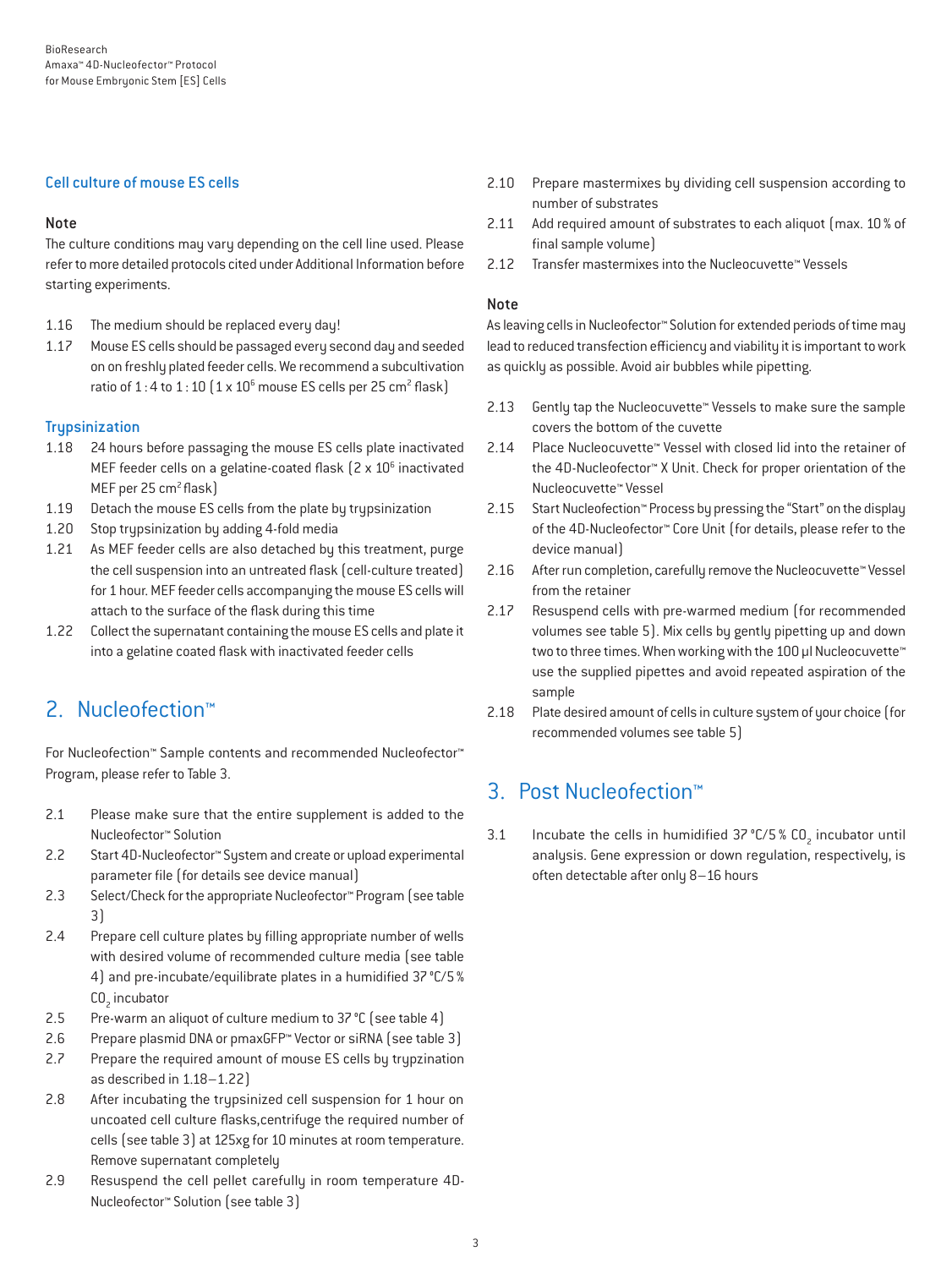## Additional Information

For an up-to-date list of all Nucleofector™ References, please refer to: www.lonza.com/nucleofection-citations

For more technical assistance, contact our Scientific Support Team:

#### USA /Canada

Phone: 800 521 0390 (toll-free) Fax: 301 845 8338 E-mail: scientific.support@lonza.com

#### Europe and Rest of World

Phone: +49 221 99199 400 Fax: +49 221 99199 499 E-mail: scientific.support.eu@lonza.com

#### References

- 1. Hogan, Constantini and Lacy, Manipulation of the mouse embryo,Cold Spring Harbor Laboratory Press
- 2. David A. Conner Harvard Medical School, Boston, Massachusetts
- 3. Current Protocols in Molecular Biology Copyright © 2003 John Wiley & Sons, Inc.
- 4. Frederick M. Ausubel, Roger Brent, Robert E. Kingston, David D. Moore, J.G. Seidman, John A. Smith, and Kevin Struhl (eds.)
- 5. DOI: 10.1002/0471142727.mb2302s51 Online Posting Date: May, 2001 Print Publication Date: July, 2000

Lonza Cologne GmbH 50829 Cologne, Germany

Please note that the Amaxa™ Nucleofector™ Technology is not intended to be used for diagnostic purposes or for testing or treatment in humans.

The Nucleofector™ Technology, comprising Nucleofection™ Process, Nucleofector™ Device, Nucleofector™ Solutions, Nucleofector™ 96-well Shuttle™ System and 96-well Nucleocuvette™ plates and modules is covered by patent and/or patent-pending rights owned by Lonza Cologne GmbH.

Amaxa, Nucleofector, Nucleofection, 4D-Nucleofector, Nucleocuvette and maxGFP are registered trademarks of the Lonza Cologne GmbH in Germany and/or U.S. and/ or other countries.

ATCC® and the ATCC Catalog Marks are trademarks of ATCC.

Other product and company names mentioned herein are the trademarks of their respective owners.

This kit contains a proprietary nucleic acid coding for a proprietary copepod fluorescent protein intended to be used as a positive control with this Lonza product only. Any use of the proprietary nucleic acid or protein other than as a positive control with this Lonza product is strictly prohibited. USE IN ANY OTHER APPLICATION REQUIRES A LICENSE FROM EVROGEN. To obtain such a license, please contact Evrogen at license@evrogen.com. The CMV promoter is covered under U.S. Patents 5,168,062 and 5,385,839 and its use is permitted for research purposes only. Any other use of the CMV promoter requires a license from the University of Iowa Research Foundation, 214 Technology Innovation Center, Iowa City, IA 52242.

The use of this product in conjunction with materials or methods of third parties may require a license by a third party. User shall be fully responsible for determining whether and from which third party it requires such license and for the obtainment of such license.

No statement is intended or should be construed as a recommendation to infringe any existing patent.

© Copyright 2010, Lonza Cologne GmbH. All rights reserved.